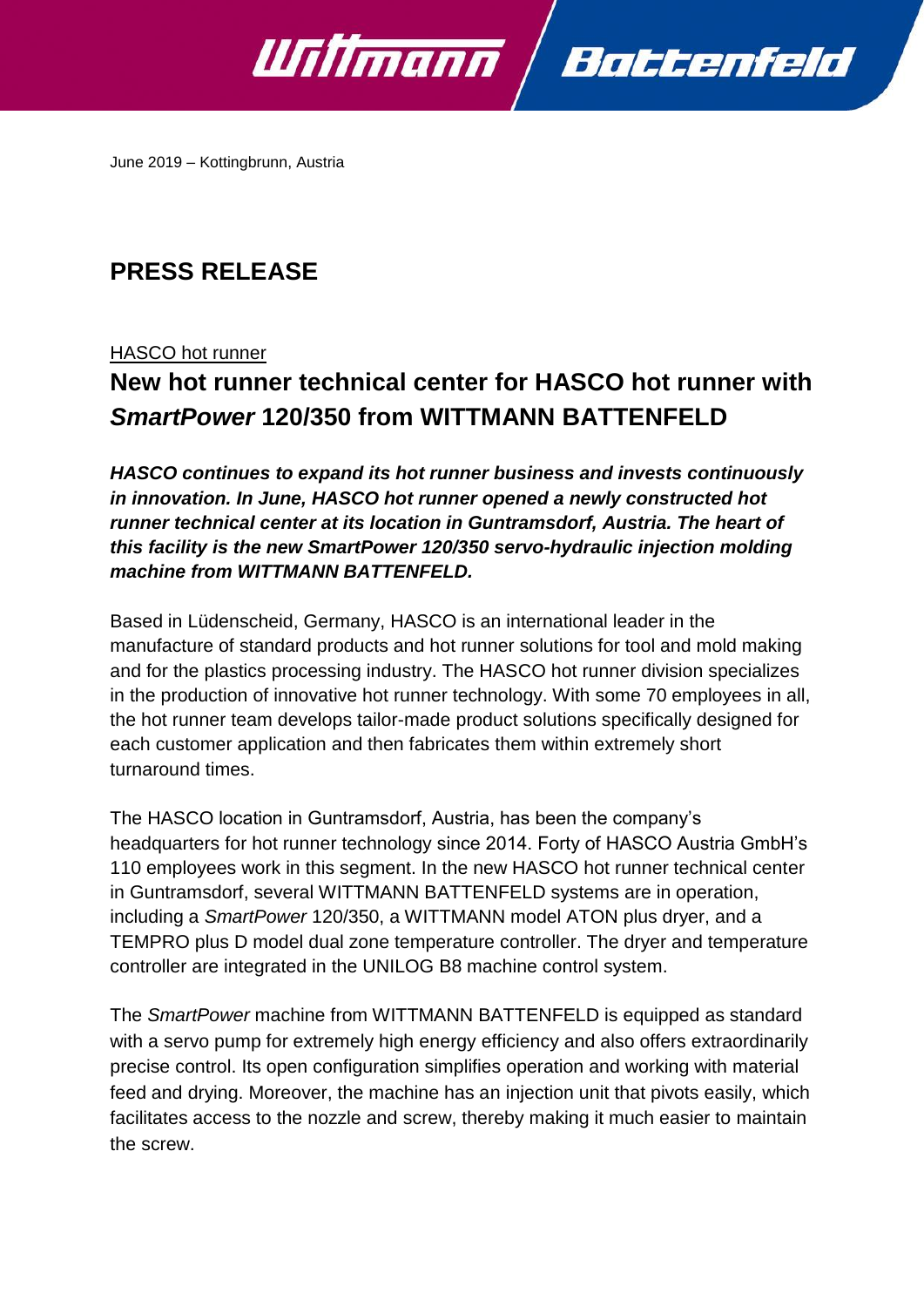On 3rd June of this year, Rainer Weingraber, CEO of WITTMANN BATTENFELD, officially handed over the injection molding machine and its auxiliaries to Florian Larisch, Head of the Hot Runner Division at HASCO.

Bottenfeld

Willmann

With their investment in the new hot runner technical center, HASCO hot runner is creating additional opportunities in service for customer training as well as in product development. One of the main driving factors behind this expansion of development capacities was to strengthen innovative force. Equipped with state-of-the-art technology from WITTMANN BATTENFELD, the new technical center will enable even faster product development and provides the basis for new basic research findings relative to hot runner technology.

With these new opportunities, HASCO hot runner is strengthening its market position as an innovative hot runner supplier, thereby maintaining its positive business growth of recent years.



**Fig.:** (from left to right): Wolfgang Glawatsch, Area Sales Manager WITTMANN BATTENFELD, Florian Larisch, Head of Hot Runner Division HASCO, Rainer Weingraber, CEO WITTMANN BATTENFELD (Photo: HASCO)